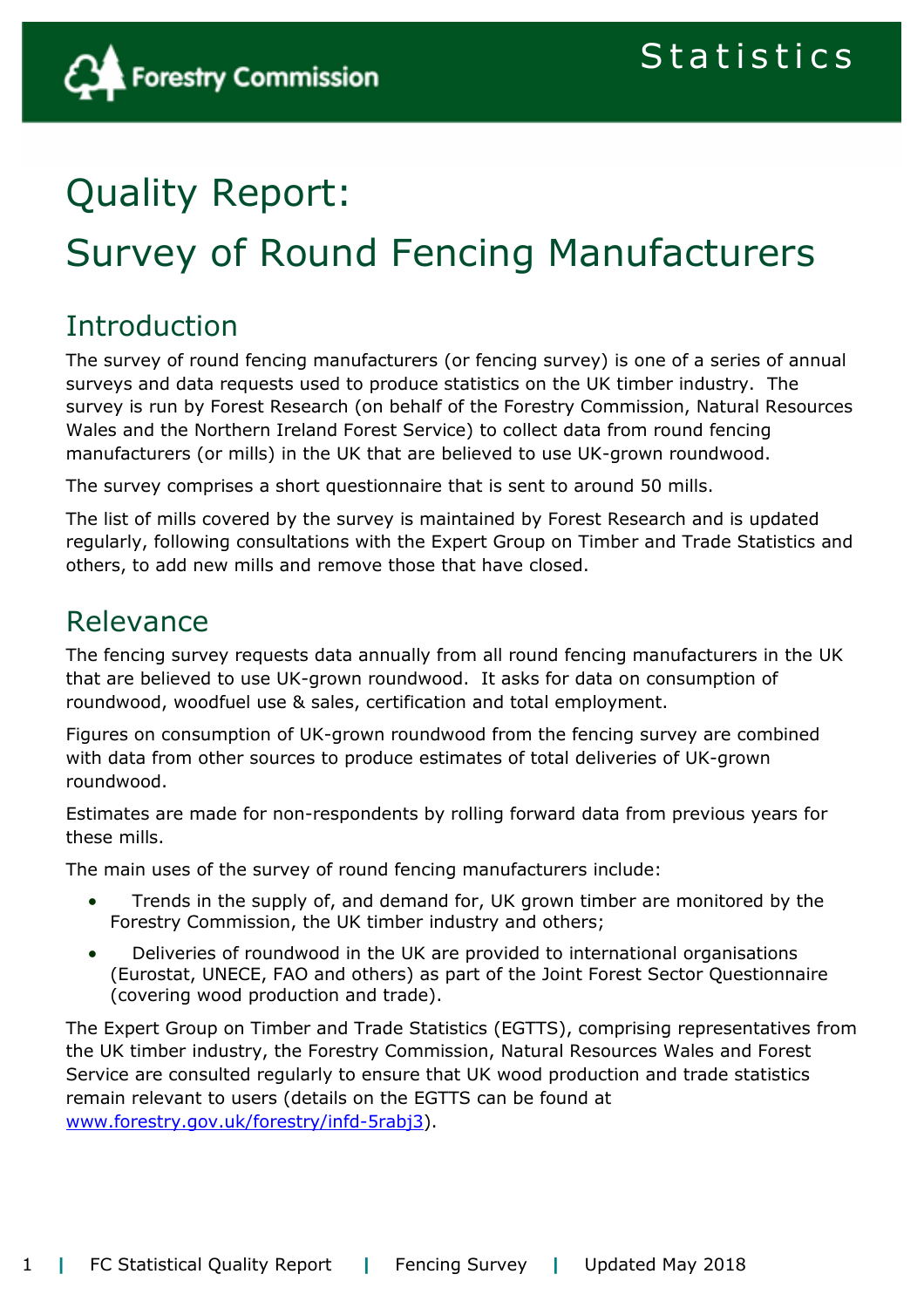# Accuracy

As the survey approaches all relevant businesses, there are no sampling errors. There are, however, a number of non-sampling errors associated with this survey, related to errors of coverage, measurement, processing and non-response. The following tables provide an indication of the response rates (overall and for key items), level of imputed values and the editing rate, to assist users in understanding the quality of the data.

### Unit response rates

Survey response rates for 2017, by size of mill and by country are provided in tables 1 and 2 below. The overall response rate to the fencing survey in 2017 was 38% of mills. The weighted response rate (taking account of the total roundwood consumption of each mill) was 36%. The relatively low weighted response rates indicate that non-response to the survey is likely to have a significant impact on the accuracy of the results.

| Size of mill<br>(total<br>$production)^1$ | Number of<br>respondents | Number of<br>non<br>respondents | Total mills | Response rate<br>(unweighted) <sup>2</sup> | Response rate<br>(weighted) $3$ |
|-------------------------------------------|--------------------------|---------------------------------|-------------|--------------------------------------------|---------------------------------|
| $\leq 1$                                  |                          | 12                              | 16          | 25%                                        | 15%                             |
| $1 - 5$                                   |                          | 8                               | 17          | 53%                                        | 54%                             |
| $5 - < 10$                                |                          | 6                               |             | 33%                                        | 36%                             |
| $10 +$                                    |                          |                                 |             | 38%                                        | 32%                             |
| <b>All mills</b>                          | 19                       | 31                              | 50          | 38%                                        | 36%                             |

### Table 1: Survey response rates by size of mill, 2017

Notes:

1. Size categories are based on total roundwood consumption (softwood and hardwood), in thousand green tonnes.

2. Survey response rates reported here are calculated as the number of returns (full or partial) divided by the number of returns (full or partial) + number of non-respondents. Nil returns (e.g. where mills have closed) are excluded from this calculation.

3. Weighted by total roundwood consumption (softwood and hardwood).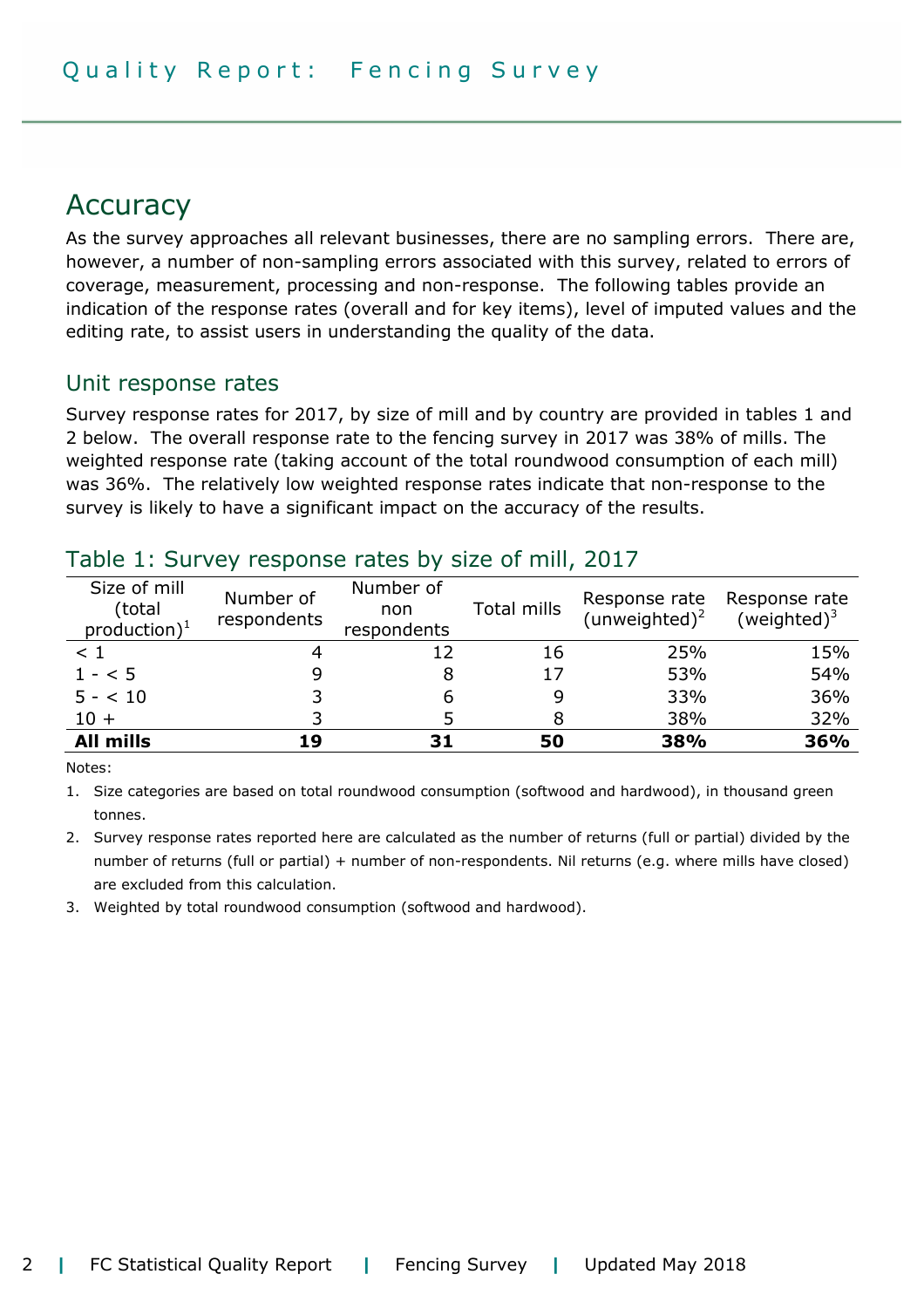| Country          | Number of<br>respondents | Number of<br>non<br>respondents | Total<br>mills | Response rate<br>(unweighted) $1$ | Response<br>rate<br>(weighted) <sup>2</sup> |
|------------------|--------------------------|---------------------------------|----------------|-----------------------------------|---------------------------------------------|
| England          |                          | 18                              | 23             | 22%                               | 6%                                          |
| Wales            |                          |                                 | 9              | 22%                               | 17%                                         |
| Scotland         | 6                        | 6                               | 12             | 50%                               | 48%                                         |
| Northern Ireland | 6                        |                                 |                | 100%                              | 100%                                        |
| <b>All mills</b> | 19                       | 31                              | 50             | 38%                               | 36%                                         |

#### Table 2: Survey response rates by country, 2017

Notes:

1. Survey response rates reported here are calculated as the number of returns (full or partial) divided by the number of returns (full or partial) + number of non-respondents. Nil returns (e.g. where mills have closed) are excluded from this calculation.

2. Weighted by total roundwood consumption (softwood and hardwood).

#### Key item response rates

Table 3 presents the response rates for the following key items: total consumption, total employment and certified input (for those with a Chain of Custody certificate). These item response rates are restricted to respondents to the survey. The high response rates indicate that item non-response has very little impact on the accuracy of the results for key items.

### Table 3: Key item response rates, 2017

| Key item                     | Response | Non<br>response | Total | Response rate<br>(unweighted) $1$ | Response rate<br>(weighted) <sup>2</sup> |
|------------------------------|----------|-----------------|-------|-----------------------------------|------------------------------------------|
| Consumption                  |          |                 | 19    | 95%                               | 100%                                     |
| Employment                   | LO       |                 | 19    | 53%                               | 51%                                      |
| Certified input <sup>3</sup> |          |                 |       | 88%                               | 92%                                      |

Notes:

1. Unweighted item response rate is the number of responses to that item divided by total respondents.

2. Weighted by total estimated value of key item.

3. Item only requested from mills with Chain of Custody certificate.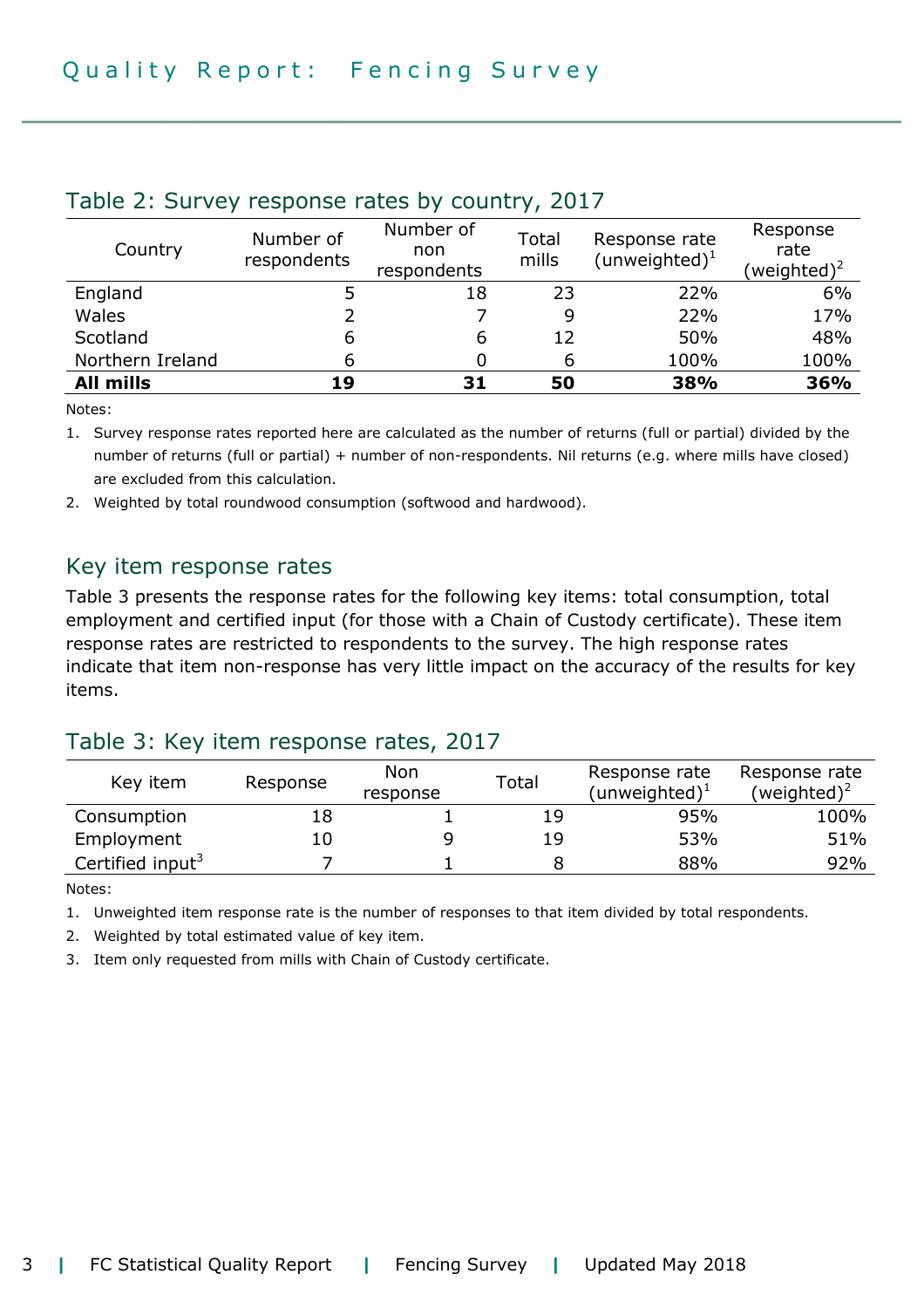### Total contribution to key items from imputed values

In compiling results from the survey of round fencing manufacturers, values are imputed to estimate for non-response (either to specific questions or to the entire survey). Values for survey non-respondents are imputed by rolling forward the values for that mill in the previous year. For item non-response, imputed values will also take account of responses to the rest of the survey.

Table 4 presents the percentage of the total value that is imputed for the following key items: total consumption, total employment and certified input (for those with a Chain of Custody certificate). The relatively high imputation rates indicate that imputing is likely to have a significant impact on the accuracy of the results.

### Table 4: Total contribution to key items from imputed values, 2017

| Key item                                       | Imputed | <b>Not</b><br>imputed | Total | %<br>imputed |
|------------------------------------------------|---------|-----------------------|-------|--------------|
| Consumption (thousand green tonnes)            | 204     | 114                   | 319   | 64%          |
| Employment (full-time equivalents)             | 340     | 87                    | 427   | 80%          |
| Certified input (thousand $m^3$ ) <sup>1</sup> | 135     | 75.                   | 210   | 64%          |

Notes:

1. Item only requested from mills with Chain of Custody certificate.

### Editing rate for key items

The responses received to the survey are checked to ensure that the values provided to questions are consistent with each other and with previous responses from the same mill. Where there are clear inconsistencies that cannot be explained, values are revised to a more realistic level.

Table 5 presents the percentage of mills for which a value was edited for the following key items: total consumption, total employment and certified input (for those with a Chain of Custody certificate).

### Table 5: Editing rate for key items, 2017

| Key item                     | Value corrected | Value<br>uncorrected | Total | Editing rate |
|------------------------------|-----------------|----------------------|-------|--------------|
| Consumption                  |                 |                      | 18    | 6%           |
| Employment                   |                 |                      | 10    | 20%          |
| Certified input <sup>2</sup> |                 |                      |       | $0\%$        |

Notes:

1. Results on employment and certified input will not be released until September. At this stage limited data checking and analysis has been undertaken on these items.

2. Item only requested from mills with Chain of Custody certificate.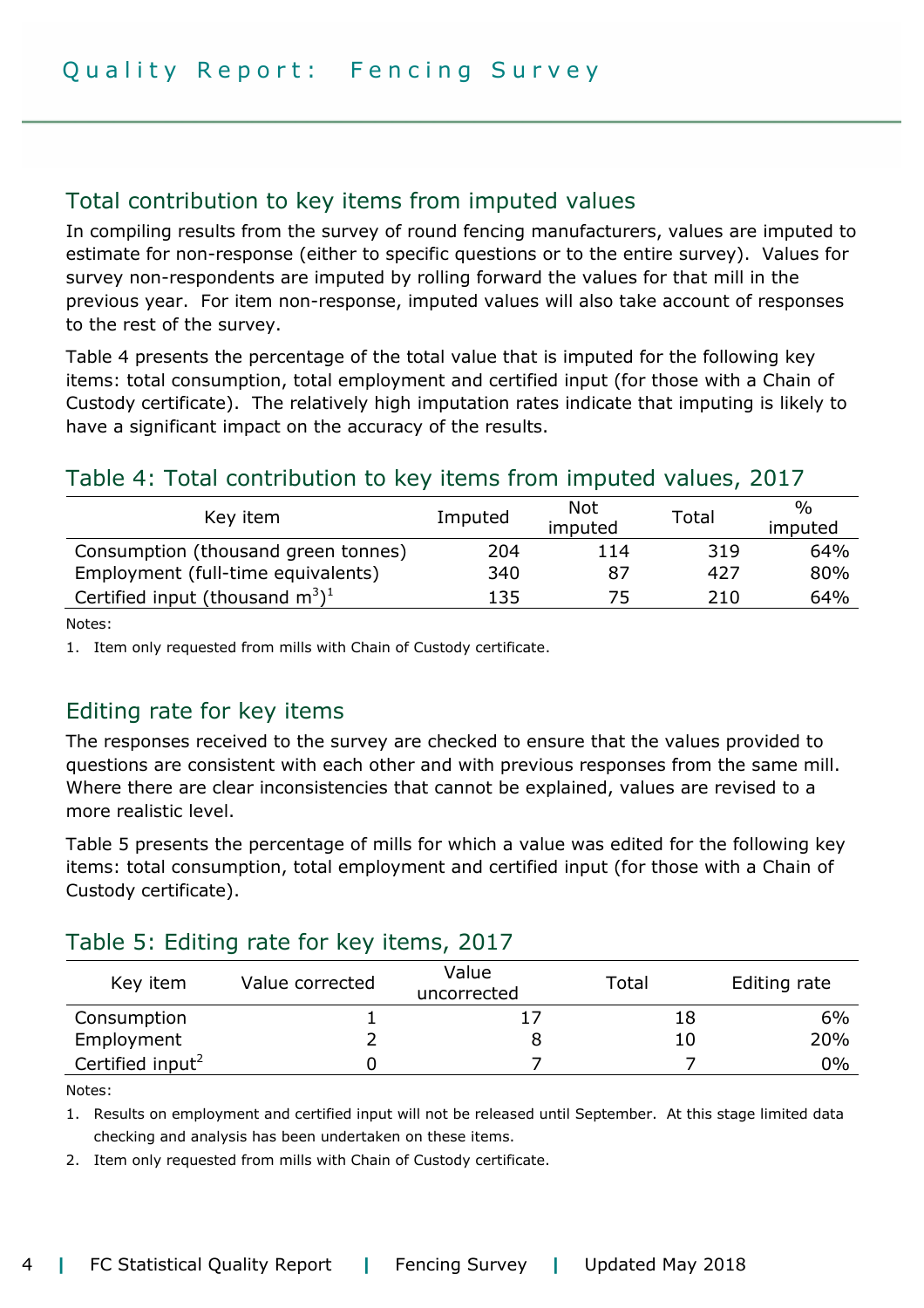### Timeliness and punctuality

Provisional results from the survey of round fencing manufacturers are published in *UK Wood Production and Trade: provisional figures* in mid-May, 4.5 months after the end of the reference period (calendar year).

Final results are published in *Forestry Statistics* at end September, 9 months after the end of the reference period (calendar year).

# Accessibility and clarity

The annual *Forestry Statistics* publication, available on the Forestry Commission website at [www.forestry.gov.uk/statistics](http://www.forestry.gov.uk/statistics) provides the most comprehensive results from the fencing survey, including background information on the data collected, response rates, methodology, revisions and reporting. *Forestry Statistics* is published in line with the Forestry Commission's website accessibility statement.

Longer time series data, providing additional breakdowns for some statistics, are published in accompanying tables to *UK Wood Production and Trade: provisional figures*. Longer time series are also available for *Forestry Statistics*. Excel and PDF versions of all tables in *UK Wood Production and Trade: provisional figures* and *Forestry Statistics* are available to download from the Forestry Commission website.

Summary results are also published in *Forestry Facts & Figures*.

# **Comparability**

The survey of round fencing manufacturers has been run annually by the Statistics team in the Forestry Commission since 1994. Results for a 10 year period are published in *Forestry Statistics*.

A number of refinements have been made to the survey, in response to consultation with the Expert Group on Timber and Trade Statistics and suggestions/issues raised by users and data providers. These include the addition of new data items (woodfuel sales & use from the 2008 survey, total employment from the 2008 survey, round fencing production & production of other products from the 2010 survey).

# Coherence

Data on UK softwood deliveries (obtained from the survey of round fencing manufacturers and other surveys and data requests) are compared with estimates of total UK softwood removals (obtained from Forestry Commission/Natural Resources Wales/Forest Service administrative systems and the Forestry Commission's Private Sector Softwood Removals Survey), available in the annual *Forestry Statistics* publication.